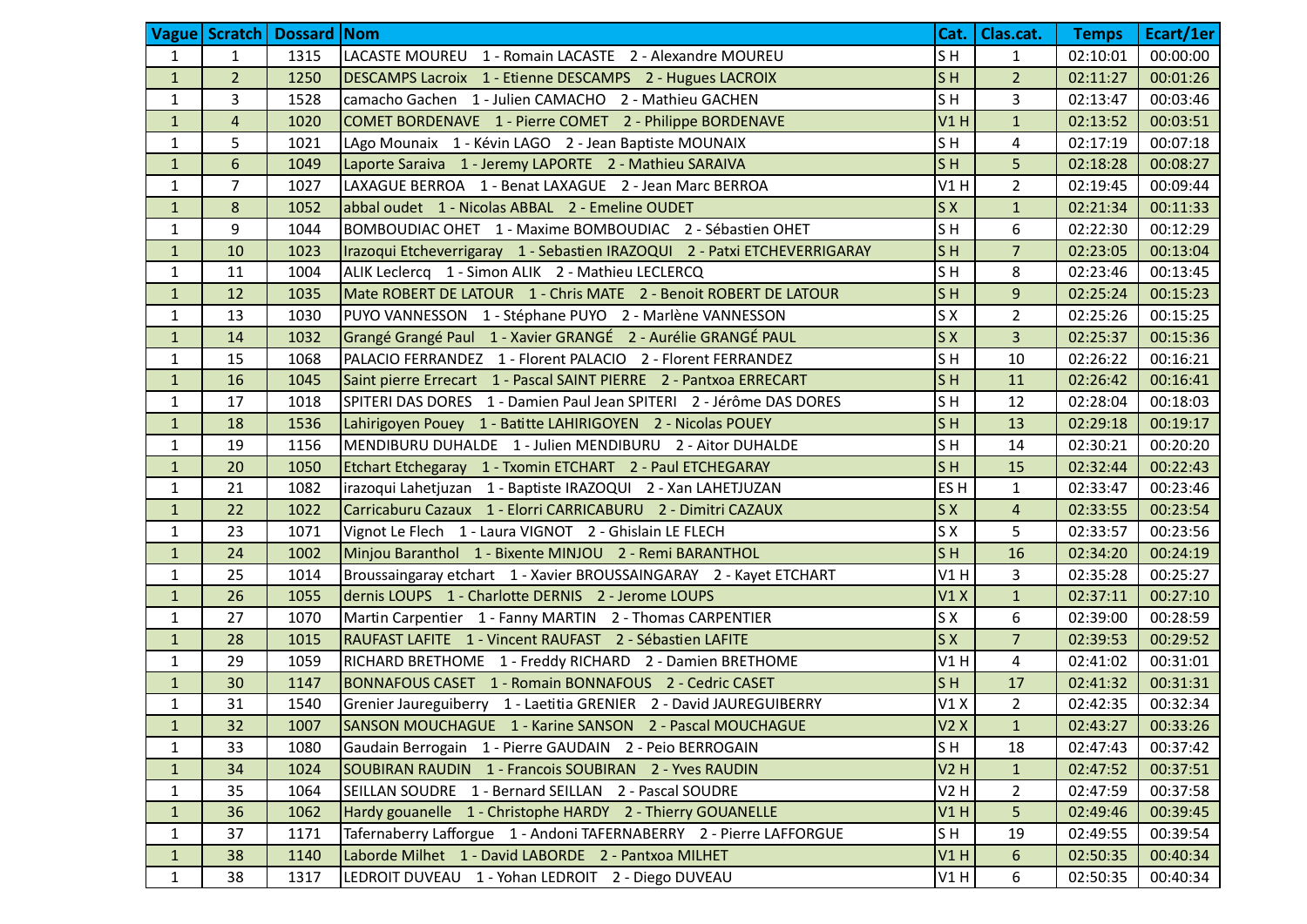| $\mathbf{1}$ | 40 | 1110 | VAZQUEZ HUMBERT 1 - Cyril VAZQUEZ 2 - Philippe HUMBERT                                   | S <sub>H</sub> | 20             | 02:50:49 | 00:40:48 |
|--------------|----|------|------------------------------------------------------------------------------------------|----------------|----------------|----------|----------|
| $\mathbf{1}$ | 41 | 1065 | MUN DASQUE 1 - Benjamin MUN 2 - Julien DASQUE                                            | SH             | 21             | 02:51:06 | 00:41:05 |
| $\mathbf{1}$ | 42 | 1152 | Urrutia Etcheberry 1 - Julien URRUTIA 2 - Bixente ETCHEBERRY                             | S <sub>H</sub> | 22             | 02:51:33 | 00:41:32 |
| 1            | 43 | 1066 | ZAMORA ZABALA 1 - Stéphane ZAMORA 2 - Daniel ZABALA                                      | V1H            | 8              | 02:52:00 | 00:41:59 |
| $\mathbf{1}$ | 44 | 1043 | junca thumerel 1 - Celianne JUNCA 2 - Philippe THUMEREL                                  | V1X            | $\overline{3}$ | 02:52:10 | 00:42:09 |
| $\mathbf{1}$ | 45 | 1407 | ARTUS Carricart 1 - Benjamin ARTUS 2 - Bastien CARRICART                                 | S <sub>H</sub> | 23             | 02:52:14 | 00:42:13 |
| $\mathbf{1}$ | 46 | 1003 | Lafargue MERCAPIDE 1 - Marianne LAFARGUE 2 - Alain MERCAPIDE                             | S X            | 8              | 02:52:16 | 00:42:15 |
| $\mathbf{1}$ | 47 | 1033 | Descat PESSEGUE 1 - Hervé DESCAT 2 - Jean-Laurent PESSEGUE                               | <b>V2 H</b>    | 3              | 02:52:46 | 00:42:45 |
| $\mathbf{1}$ | 48 | 1219 | CHARTIER THEVENIN 1 - Clement CHARTIER 2 - Benjamin THEVENIN                             | S <sub>H</sub> | 24             | 02:52:58 | 00:42:57 |
| 1            | 49 | 1197 | Elgoyhen Gonzalez 1 - Benoit ELGOYHEN 2 - Arnaud GONZALEZ                                | SH             | 25             | 02:53:06 | 00:43:05 |
| $\mathbf{1}$ | 50 | 1182 | BEDAXAGAR PREBENDE 1 - Junes BEDAXAGAR 2 - Mikael PREBENDE                               | S X            | 9              | 02:53:07 | 00:43:06 |
| $\mathbf{1}$ | 51 | 1282 | HAUDECOEUR HUILLET 1 - Yoann HAUDECOEUR 2 - Basile HUILLET                               | SH             | 26             | 02:53:44 | 00:43:43 |
| $\mathbf{1}$ | 52 | 1131 | MILHAC ECHEVERRIA 1 - Remy MILHAC 2 - Mattin ECHEVERRIA                                  | S <sub>H</sub> | 27             | 02:54:21 | 00:44:20 |
| 1            | 53 | 1168 | lavigne lavigne 1 - Clément LAVIGNE 2 - Pierre LAVIGNE                                   | SH             | 28             | 02:54:35 | 00:44:34 |
| $\mathbf{1}$ | 54 | 1042 | jardry jardry 1 - Willy JARDRY 2 - Thibaut JARDRY                                        | S <sub>H</sub> | 29             | 02:54:59 | 00:44:58 |
| 1            | 55 | 1173 | Cristobal Simon 1 - Thomas CRISTOBAL 2 - Simon LAURENT                                   | SH             | 30             | 02:55:16 | 00:45:15 |
| $\mathbf{1}$ | 56 | 1129 | LOYATHO Idiart 1 - Ximun LOYATHO 2 - Pierre-Louis IDIART                                 | S <sub>H</sub> | 31             | 02:55:33 | 00:45:32 |
| $\mathbf{1}$ | 57 | 1518 | sourgen sourgen 1 - Carine SOURGEN 2 - David SOURGEN                                     | V1X            | $\overline{4}$ | 02:55:44 | 00:45:43 |
| $\mathbf{1}$ | 58 | 1177 | LABEDE VILLACAMPA 1 - Jérémy LABEDE 2 - Eric VILLACAMPA                                  | S <sub>H</sub> | 32             | 02:56:22 | 00:46:21 |
| $\mathbf{1}$ | 59 | 1278 | CAZENAVE Marty 1 - Florian CAZENAVE 2 - Fabien MARTY                                     | S <sub>H</sub> | 33             | 02:57:28 | 00:47:27 |
| $\mathbf{1}$ | 60 | 1283 | Los Arcos Ayerdi Los Arcos Ayerdi 1 - Los Arcos Ayerdi IURGI 2 - Beñat LOS ARCOS AYERS H |                | 34             | 02:57:49 | 00:47:48 |
| 1            | 61 | 1196 | camidebach Labastie 1 - Lauriane CAMIDEBACH 2 - Élise LABASTIE                           | SF             | 1              | 02:58:18 | 00:48:17 |
| $\mathbf{1}$ | 62 | 1057 | Costa IBARRA 1 - Yannick COSTA 2 - Christelle IBARRA                                     | V1X            | 5              | 02:58:19 | 00:48:18 |
| $\mathbf{1}$ | 63 | 1108 | MARTIN SALESSE 1 - Olivia MARTIN 2 - Christophe SALESSE                                  | S X            | 10             | 02:59:07 | 00:49:06 |
| $\mathbf{1}$ | 64 | 1526 | MENANT FOUILLEUL 1 - Christophe MENANT 2 - Nicolas FOUILLEUL                             | V1H            | 9              | 02:59:09 | 00:49:08 |
| $\mathbf{1}$ | 65 | 1135 | DUTEY BENEDETTI 1 - Maider DUTEY 2 - Christophe BENEDETTI                                | V1X            | 6              | 02:59:42 | 00:49:41 |
| $\mathbf{1}$ | 66 | 1499 | HIRIGOYEN HIRIGOYEN 1 - Jean Louis HIRIGOYEN 2 - Vincent HIRIGOYEN                       | SH             | 35             | 03:00:10 | 00:50:09 |
| 1            | 67 | 1522 | FOUCAT HEUGA 1 - Didier FOUCAT 2 - Thomas HEUGA                                          | V1H            | 10             | 03:00:27 | 00:50:26 |
| $\mathbf{1}$ | 68 | 1199 | AMESTOY ESPONDA 1 - Frédéric AMESTOY 2 - Claude ESPONDA                                  | V1H            | 11             | 03:00:41 | 00:50:40 |
| $\mathbf{1}$ | 69 | 1234 | MIKALEF DESCHAMPS 1 - Xavier MIKALEF 2 - Damien DESCHAMPS                                | V1H            | 12             | 03:00:59 | 00:50:58 |
| $\mathbf{1}$ | 70 | 1221 | FERRER Matran 1 - Adeline FERRER 2 - Cécile MATRAN                                       | S <sub>F</sub> | 2 <sup>1</sup> | 03:01:11 | 00:51:10 |
| $\mathbf{1}$ | 71 | 1223 | ONDARTS JUERY 1 - Michel ONDARTS 2 - Sebastien JUERY                                     | V1H            | 13             | 03:01:17 | 00:51:16 |
| $\mathbf{1}$ | 72 | 1166 | AVRIL Cadot 1 - Adrien AVRIL 2 - Tom CADOT                                               | S <sub>H</sub> | 36             | 03:01:22 | 00:51:21 |
| $\mathbf{1}$ | 73 | 1101 | ADOUE ERDOCIO 1 - Bertrand ADOUE 2 - Regis ERDOCIO                                       | V1H            | 14             | 03:01:49 | 00:51:48 |
| $\mathbf{1}$ | 74 | 1093 | Lafon Etchegaray 1 - Jonathan LAFON 2 - Jeremie ETCHEGARAY                               | S <sub>H</sub> | 37             | 03:02:18 | 00:52:17 |
| $\mathbf{1}$ | 75 | 1308 | kouznetzoff BONRAISIN 1 - Emeric KOUZNETZOFF 2 - Paul BONRAISIN                          | SH             | 38             | 03:02:23 | 00:52:22 |
| $\mathbf{1}$ |    | 1143 | Mendibil Oillataguerre 1 - Cédric MENDIBIL 2 - Ramuntxo OILLATAGUERRE                    | S X            | 11             | 03:02:25 | 00:52:24 |
|              | 76 |      |                                                                                          |                |                |          |          |
| $\mathbf{1}$ | 77 | 1212 | RISTAT LARRAMENDY 1 - Jeremie RISTAT 2 - Peio LARRAMENDY                                 | SH             | 39             | 03:03:20 | 00:53:19 |
| $\mathbf{1}$ | 78 | 1216 | SAINT GERMAIN DUBOURG 1 - Lionel SAINT GERMAIN 2 - Eric DUBOURG                          | V1H            | 15             | 03:03:26 | 00:53:25 |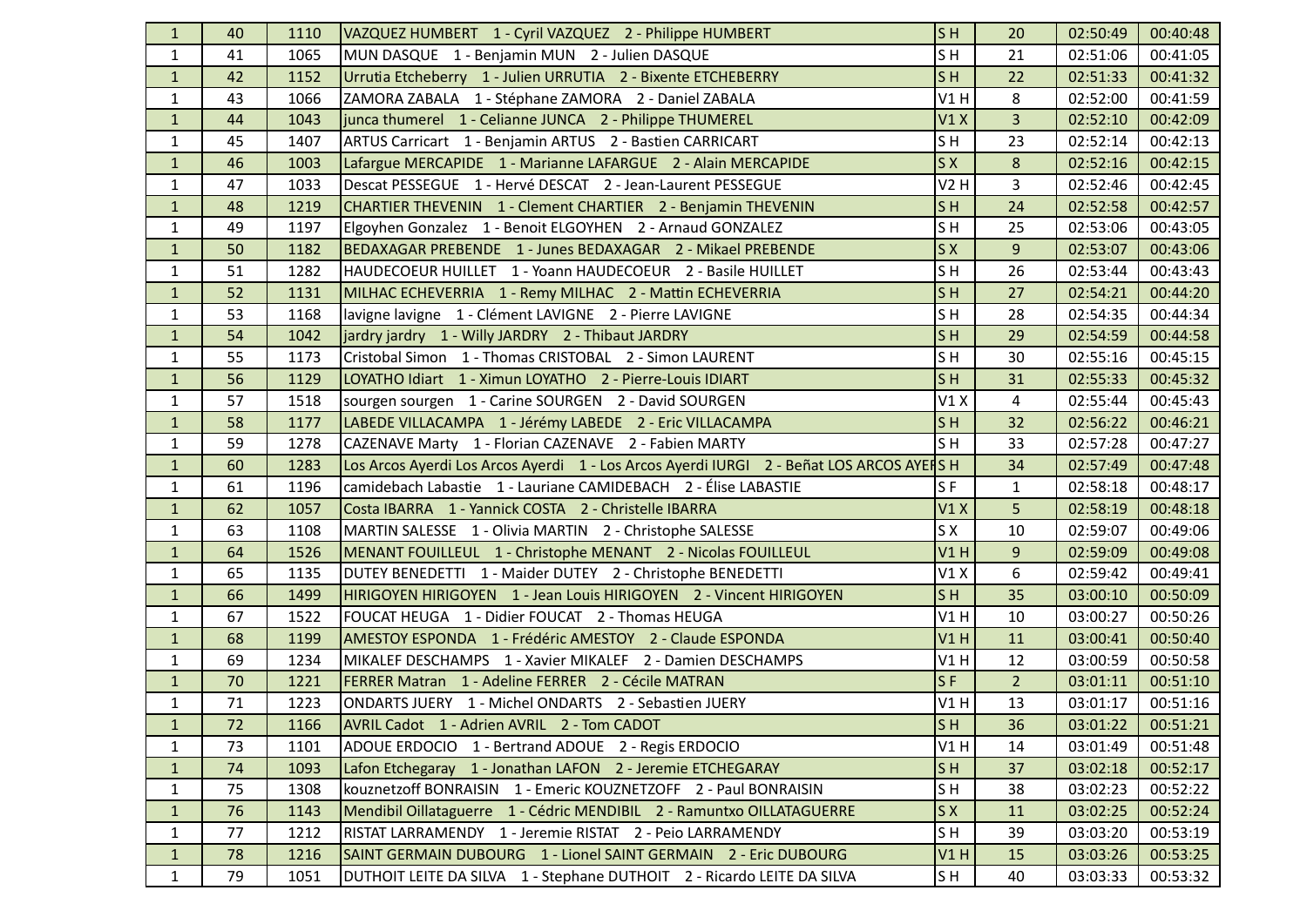| $\mathbf{1}$ | 80  | 1046 | berthault berthault 1 - Maryam BERTHAULT 2 - Gregory BERTHAULT               | V1X             | $\overline{7}$ | 03:04:07 | 00:54:06 |
|--------------|-----|------|------------------------------------------------------------------------------|-----------------|----------------|----------|----------|
| $\mathbf{1}$ | 81  | 1285 | Simonney cermeno 1 - Victor SIMONNEY 2 - Axelle CERMENO                      | S X             | 12             | 03:04:23 | 00:54:22 |
| $\mathbf{1}$ | 82  | 1181 | Vanbrabant Vanbrabant 1 - Sébastien VANBRABANT 2 - Elodie VANBRABANT         | V1X             | 8              | 03:04:34 | 00:54:33 |
| $\mathbf{1}$ | 83  | 1248 | Cescutti luberriaga 1 - Gabriel CESCUTTI 2 - Joannis LUBERRIAGA              | ES <sub>H</sub> | $\overline{2}$ | 03:05:03 | 00:55:02 |
| $\mathbf{1}$ | 84  | 1227 | SAYUS ROMANIN 1 - Nadege SAYUS 2 - Patrice ROMANIN                           | V1X             | 9              | 03:05:37 | 00:55:36 |
| $\mathbf{1}$ | 85  | 1258 | Fayon Turpin 1 - Lucile FAYON 2 - Damien TURPIN                              | S X             | 13             | 03:05:45 | 00:55:44 |
| $\mathbf{1}$ | 86  | 1256 | lafuste gaulier 1 - Baptiste LAFUSTE 2 - Sebastien GAULIER                   | SH              | 41             | 03:05:57 | 00:55:56 |
| $\mathbf{1}$ | 87  | 1095 | OXOTEGUY etchamendy 1 - Julien OXOTEGUY 2 - Arnaud ETCHAMENDY                | V1H             | 16             | 03:06:23 | 00:56:22 |
| $\mathbf{1}$ | 88  | 1115 | Lopez Olhats 1 - Cédric LOPEZ 2 - Pettan OLHATS                              | V1H             | 17             | 03:06:38 | 00:56:37 |
| $\mathbf{1}$ | 89  | 1541 | ETCHEVERRY MARRO OURET 1 - Gilen ETCHEVERRY 2 - Damien MARRO OURET           | SH              | 42             | 03:06:54 | 00:56:53 |
| $\mathbf{1}$ | 90  | 1335 | Esain Gachen 1 - Mathieu ESAIN 2 - Laura GACHEN                              | S X             | 14             | 03:06:56 | 00:56:55 |
| $\mathbf{1}$ | 91  | 1359 | MELIANDE CLAVE 1 - Gilles MELIANDE 2 - Agnes CLAVE                           | V1X             | 10             | 03:07:03 | 00:57:02 |
| $\mathbf{1}$ | 92  | 1130 | SAINT MARC leglise 1 - Helene SAINT MARC 2 - Julien LEGLISE                  | S X             | 15             | 03:07:04 | 00:57:03 |
| $\mathbf{1}$ | 93  | 1305 | Landaburu Popovic 1 - Landaburu IULEN 2 - Boris POPOVIC                      | SH              | 43             | 03:07:35 | 00:57:34 |
| $\mathbf{1}$ | 94  | 1162 | Turczynski Follioley 1 - Nicolas TURCZYNSKI 2 - Melanie FOLLIOLEY            | S X             | 16             | 03:07:40 | 00:57:39 |
| $\mathbf{1}$ | 95  | 1207 | Pourriere Hary 1 - Pierre POURRIERE 2 - Mathilde HARY                        | S X             | 17             | 03:08:16 | 00:58:15 |
| $\mathbf{1}$ | 96  | 1537 | Cazaban Balthazar 1 - Stéphane CAZABAN 2 - David BALTHAZAR                   | V1H             | 18             | 03:08:19 | 00:58:18 |
| $\mathbf{1}$ | 97  | 1077 | ARPIN FARJOT 1 - Bertrand ARPIN 2 - Franck FARJOT                            | V1H             | 19             | 03:09:19 | 00:59:18 |
| $\mathbf{1}$ | 98  | 1123 | Buschendorf Brisset 1 - François-Rémi BUSCHENDORF 2 - Emmanuel BRISSET       | SH              | 44             | 03:09:20 | 00:59:19 |
| $\mathbf{1}$ | 99  | 1370 | PIGNOL FREDEFON 1 - Ghislain PIGNOL 2 - Severine FREDEFON                    | V1X             | 11             | 03:09:31 | 00:59:30 |
| $\mathbf{1}$ | 100 | 1132 | LAFITTE Milhoua 1 - Stephane LAFITTE 2 - Thomas MILHOUA                      | SH              | 45             | 03:09:33 | 00:59:32 |
| 1            | 101 | 1117 | diani lambert 1 - Julie DIANI 2 - Rafael LAMBERT                             | V1X             | 12             | 03:09:49 | 00:59:48 |
| $\mathbf{1}$ | 102 | 1036 | BROCARD DALES 1 - Lenaick BROCARD 2 - Marie-Pierre DALES                     | V1F             | $\mathbf{1}$   | 03:10:21 | 01:00:20 |
| $\mathbf{1}$ | 102 | 1047 | VATON SEIGNEURIEN 1 - Christophe VATON 2 - Mathieu SEIGNEURIEN               | V1H             | 20             | 03:10:21 | 01:00:20 |
| $\mathbf{1}$ | 104 | 1174 | De gouveia cabrita Impedovo 1 - Lionel DE GOUVEIA CABRITA 2 - David IMPEDOVO | V1H             | 21             | 03:10:29 | 01:00:28 |
| 1            | 105 | 1401 | Popovic Boyer 1 - Guillaume POPOVIC 2 - Eddy BOYER                           | SH              | 46             | 03:10:38 | 01:00:37 |
| $\mathbf{1}$ | 106 | 1366 | LEFEVRE CARBILLET 1 - Stéphane LEFEVRE 2 - Thomas CARBILLET                  | SH              | 47             | 03:11:08 | 01:01:07 |
| 1            | 107 | 1039 | BLOIS JALABERT 1 - Annabelle BLOIS 2 - Benoit JALABERT                       | V1X             | 13             | 03:11:11 | 01:01:10 |
| $\mathbf{1}$ | 108 | 1164 | BENIGNI VILLEGAS 1 - Laure BENIGNI 2 - Martine VILLEGAS                      | $V1$ F          | $\overline{2}$ | 03:11:23 | 01:01:22 |
| $\mathbf{1}$ | 109 | 1078 | Boscq Thicoipe 1 - Daniel BOSCQ 2 - Panpi THICOIPE                           | SH              | 48             | 03:11:30 | 01:01:29 |
| $\mathbf{1}$ | 110 | 1105 | HEGUY MARTINEZ 1 - Stephane HEGUY 2 - Olivier MARTINEZ                       | S <sub>H</sub>  | 49             | 03:11:52 | 01:01:51 |
| 1            | 111 | 1028 | GAIGNOUX DESREMAUX 1 - Véronique GAIGNOUX 2 - Thomas DESREMAUX               | S X             | 18             | 03:11:55 | 01:01:54 |
| $\mathbf{1}$ | 112 | 1111 | SOUBIELLE PRADOUX 1 - David SOUBIELLE 2 - Thierry PRADOUX                    | V1H             | 22             | 03:11:57 | 01:01:56 |
| $\mathbf{1}$ | 113 | 1017 | Zerlaudt-Teychenné Maury 1 - Laetitia ZERLAUDT-TEYCHENNÉ 2 - Cédric MAURY    | V1X             | 14             | 03:12:11 | 01:02:10 |
| $\mathbf{1}$ | 114 | 1193 | Lacroix Minjou 1 - Marti LACROIX 2 - Dorian MINJOU                           | SH              | 50             | 03:12:15 | 01:02:14 |
| $\mathbf{1}$ | 115 | 1525 | laffitte laffitte 1 - David LAFFITTE 2 - Robert LAFFITTE                     | <b>V2 H</b>     | 4              | 03:12:19 | 01:02:18 |
| $\mathbf{1}$ | 116 | 1127 | DE OLIVEIRA GARCIA 1 - Jean-Patrick DE OLIVEIRA 2 - Francois GARCIA          | V2H             | 5              | 03:12:21 | 01:02:20 |
| $\mathbf{1}$ | 117 | 1037 | CHARRIER TISSANDIER 1 - Adrien CHARRIER 2 - Jean-Louis TISSANDIER            | V1 H            | 23             | 03:12:23 | 01:02:22 |
| $\mathbf{1}$ | 118 | 1379 | Tourbet Blouin 1 - William TOURBET 2 - Julien BLOUIN                         | V1H             | 24             | 03:12:46 | 01:02:45 |
| $\mathbf{1}$ | 119 | 1290 | Chareille Harreguy 1 - Guillaume CHAREILLE 2 - Xabi HARREGUY                 | S X             | 19             | 03:12:55 | 01:02:54 |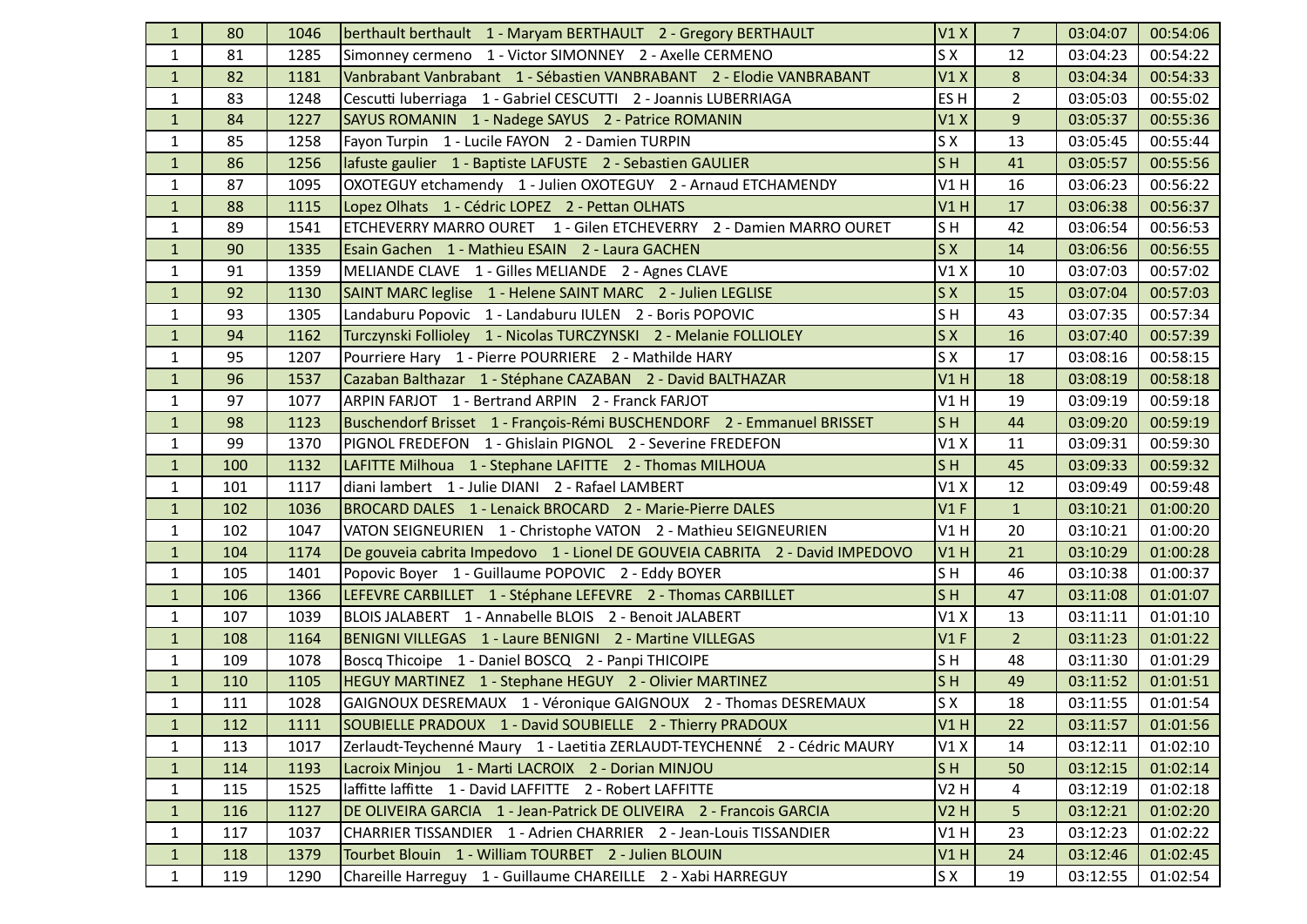| $\mathbf{1}$ | 120 | 1414 | Darguy Nortier 1 - Rémi DARGUY 2 - Enea NORTIER                            | <b>JUX</b>      | $\mathbf{1}$   | 03:13:02 | 01:03:01 |
|--------------|-----|------|----------------------------------------------------------------------------|-----------------|----------------|----------|----------|
| $\mathbf{1}$ | 121 | 1203 | JOUANINE MONIE 1 - Jean-Marc JOUANINE 2 - Gérard MONIE                     | V2X             | $\overline{2}$ | 03:13:14 | 01:03:13 |
| $\mathbf{1}$ | 122 | 1150 | AZERA CASTRO 1 - Gregory AZERA 2 - Stéphanie CASTRO                        | V1X             | 15             | 03:13:28 | 01:03:27 |
| $\mathbf{1}$ | 122 | 1184 | Zugasti Iguiniz 1 - Zugasti MICHEL 2 - Vincent IGUINIZ                     | V1H             | 25             | 03:13:28 | 01:03:27 |
| $\mathbf{1}$ | 124 | 1479 | GUILBAUD PAPOT 1 - Anne-Sophie GUILBAUD 2 - Simon PAPOT                    | S X             | 20             | 03:13:53 | 01:03:52 |
| $\mathbf{1}$ | 125 | 1304 | Cuisinier Peyrade 1 - Jeremy CUISINIER 2 - Vincent PEYRADE                 | SH              | 51             | 03:14:02 | 01:04:01 |
| $\mathbf{1}$ | 126 | 1389 | Rodrigues Cahier 1 - Cynthia RODRIGUES 2 - Tony CAHIER                     | S X             | 21             | 03:14:05 | 01:04:04 |
| $\mathbf{1}$ | 127 | 1209 | Lacaze Lacaze 1 - Sébastien LACAZE 2 - Julie LACAZE                        | S X             | 22             | 03:14:16 | 01:04:15 |
| $\mathbf{1}$ | 128 | 1069 | ALEGRE Devisse 1 - Gorka ALEGRE 2 - Arnaud DEVISSE                         | S <sub>H</sub>  | 52             | 03:14:25 | 01:04:24 |
| $\mathbf{1}$ | 129 | 1342 | sempe maumus 1 - Laurent SEMPE 2 - Francois Xavier MAUMUS                  | SH              | 53             | 03:14:44 | 01:04:43 |
| $\mathbf{1}$ | 130 | 1298 | ETCHEPAREBORDE Abadie 1 - Marie ETCHEPAREBORDE 2 - Laurence ABADIE         | $V1$ F          | $\overline{3}$ | 03:14:47 | 01:04:46 |
| $\mathbf{1}$ | 131 | 1539 | Vidal Vidal 1 - Eric VIDAL 2 - Bastien VIDAL                               | SH              | 54             | 03:14:59 | 01:04:58 |
| $\mathbf{1}$ | 132 | 1128 | pejenaute arza 1 - Oier PEJENAUTE 2 - Mikel ARZA                           | V1H             | 26             | 03:15:07 | 01:05:06 |
| $\mathbf{1}$ | 133 | 1319 | LAPORTE BEAUPUY 1 - Guillaume LAPORTE 2 - Cédric BEAUPUY                   | SH              | 55             | 03:15:09 | 01:05:08 |
| $\mathbf{1}$ | 134 | 1009 | BERNE BERNE 1 - Maxime BERNE 2 - Sbastien BERNE                            | S <sub>H</sub>  | 56             | 03:16:12 | 01:06:11 |
| 1            | 134 | 1328 | Mindeguia Etienne 1 - Jean-Christophe MINDEGUIA 2 - Etienne HARISPE        | V1H             | 27             | 03:16:12 | 01:06:11 |
| $\mathbf{1}$ | 136 | 1249 | NUGUES BIRAULT 1 - Benjamin NUGUES 2 - Florian BIRAULT                     | S <sub>H</sub>  | 57             | 03:16:23 | 01:06:22 |
| $\mathbf{1}$ | 137 | 1053 | Abeberry Larrode 1 - Benat ABEBERRY 2 - Philippe LARRODE                   | SH              | 58             | 03:16:41 | 01:06:40 |
| $\mathbf{1}$ | 138 | 1333 | queheille Martin 1 - Audrey QUEHEILLE 2 - Nadege MARTIN                    | S <sub>F</sub>  | $\overline{3}$ | 03:17:02 | 01:07:01 |
| 1            | 139 | 1358 | GIORDANO ZUDAIRE 1 - Carl GIORDANO 2 - Bixente ZUDAIRE                     | SH              | 59             | 03:17:31 | 01:07:30 |
| $\mathbf{1}$ | 140 | 1094 | MARIANI BERLIOZ 1 - Laurie MARIANI 2 - Annie BERLIOZ                       | S <sub>F</sub>  | $\overline{4}$ | 03:17:36 | 01:07:35 |
| $\mathbf{1}$ | 141 | 1424 | Maillet Perrogon 1 - Etienne MAILLET 2 - Pierre PERROGON                   | SH              | 60             | 03:17:51 | 01:07:50 |
| $\mathbf{1}$ | 142 | 1008 | Dos-Santos Couradet 1 - Cyril DOS-SANTOS 2 - Benjamin COURADET             | S <sub>H</sub>  | 61             | 03:17:57 | 01:07:56 |
| $\mathbf{1}$ | 143 | 1092 | AROZTEGUI PEBOSCQ 1 - Thierry AROZTEGUI 2 - Stephane PEBOSCQ               | V1 H            | 28             | 03:18:00 | 01:07:59 |
| $\mathbf{1}$ | 144 | 1263 | Orgogozo Dokhelar 1 - Yann ORGOGOZO 2 - Lucas DOKHELAR                     | ES <sub>H</sub> | $\overline{3}$ | 03:18:23 | 01:08:22 |
| 1            | 145 | 1509 | DABADIE MULLER 1 - Jean Baptiste DABADIE 2 - Vincent MULLER                | SH              | 62             | 03:18:46 | 01:08:45 |
| $\mathbf{1}$ | 146 | 1422 | Boucou LETENDART 1 - Pauline BOUCOU 2 - Geoffrey LETENDART                 | S X             | 23             | 03:18:49 | 01:08:48 |
| $\mathbf{1}$ | 147 | 1519 | Sibé Gonzalez 1 - Nicolas SIBÉ 2 - Jonathan GONZALEZ                       | SH              | 63             | 03:18:50 | 01:08:49 |
| $\mathbf{1}$ | 148 | 1160 | monestel MONTOUX 1 - Olivier MONESTEL 2 - Gregoire MONTOUX                 | $V1$ H          | 29             | 03:19:17 | 01:09:16 |
| $\mathbf{1}$ | 149 | 1507 | Cassourroume Campet 1 - Marina CASSOURROUME 2 - Sophie CAMPET              | $V1$ F          | 4              | 03:20:04 | 01:10:03 |
| $\mathbf{1}$ | 150 | 1225 | Azevedo LAGOUARDILLE 1 - François AZEVEDO 2 - Sonia LAGOUARDILLE           | V1X             | 16             | 03:20:12 | 01:10:11 |
| $\mathbf{1}$ | 151 | 1244 | GAUDRY Blazquez Berasarte 1 - Mathilde GAUDRY 2 - Beñat BLAZQUEZ BERASARTE | S X             | 24             | 03:20:17 | 01:10:16 |
| $\mathbf{1}$ | 152 | 1102 | Lacoste DE CARLOS 1 - Vincent LACOSTE 2 - Pierre DE CARLOS                 | S X             | 25             | 03:20:35 | 01:10:34 |
| $\mathbf{1}$ | 153 | 1122 | MIAILHE COME 1 - Jean Michel MIAILHE 2 - Thierry COME                      | V2 H            | 6              | 03:21:03 | 01:11:02 |
| $\mathbf{1}$ | 154 | 1116 | MARIE Debelle 1 - Frédéric MARIE 2 - Etienne DEBELLE                       | SH              | 64             | 03:21:11 | 01:11:10 |
| $\mathbf{1}$ | 155 | 1194 | etchecolas moulat 1 - Eric ETCHECOLAS 2 - Matthieu MOULAT                  | V1H             | 30             | 03:21:22 | 01:11:21 |
| $\mathbf{1}$ | 155 | 1360 | Camescasse Kahn 1 - Francois CAMESCASSE 2 - Valentine KAHN                 | V1X             | 17             | 03:21:22 | 01:11:21 |
| $\mathbf{1}$ | 157 | 1179 | Bertrane DIEZ 1 - Jerome BERTRANE 2 - Camille DIEZ                         | V1X             | 18             | 03:21:23 | 01:11:22 |
| $\mathbf{1}$ | 158 | 1241 | Dumouchel Molbert 1 - Cedric DUMOUCHEL 2 - Pascal MOLBERT                  | V1H             | 31             | 03:21:31 | 01:11:30 |
| $\mathbf{1}$ | 159 | 1421 | BECHAT PINEAU 1 - Jean François BECHAT 2 - Roger PINEAU                    | V1H             | 32             | 03:22:21 | 01:12:20 |